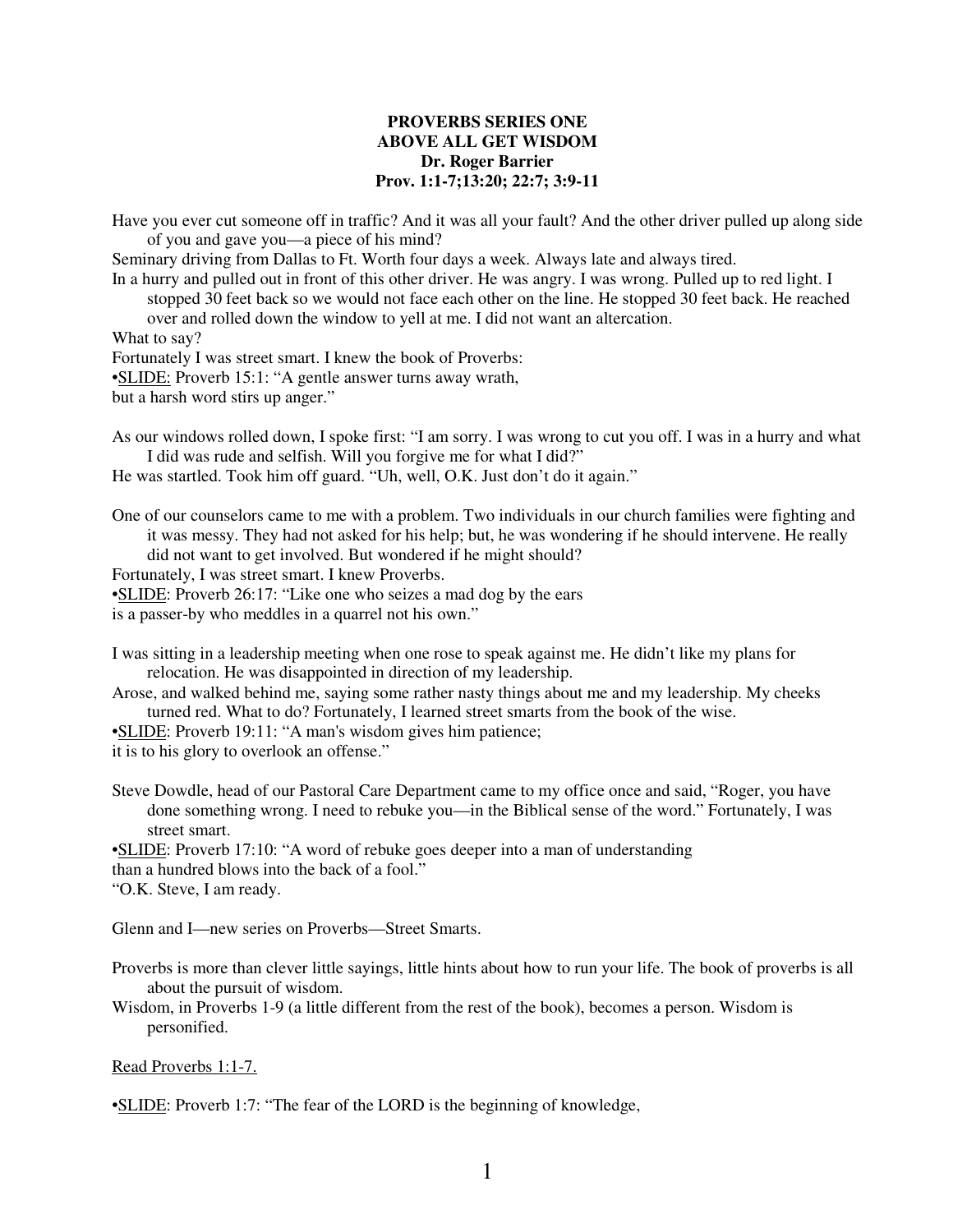but fools despise wisdom and discipline."

## READ PROVERBS 1:20-23.

## READ PROVERBS 4:5-7.

# ●SLIDE: THE PAYOFF IS HUGE WHEN WE ARRANGE OUR LIVES AROUND ACQUIRING WISDOM.

#### READ PROVERBS 3:13-18.

Let's think about this by scrolling through some people we know. Do you know any wise ones?

Do you know any wise dads? Dads who have their lives in order and raise their sons to have their lives in order? Know when to encourage? Know when to come along side tenderly? And when to correct forcefully? When to listen, when to teach and when to let the consequences of life be the teacher.

Let's put a value on wise dads. How much are wise dads worth?

- Let me let you in on a Secret. I know a lot of guys for whom life is not working very well. It is not that they aren't smart. It is not that they aren't trying hard. Life just isn't working because they had a foolish dad. A foolish dad makes life very hard.
- On the other hand, I know a lot of men who are doing really well. Life is just working. What is the common denominator? They will say, "I grew up in the home with a great dad."

●SLIDE: Proverb 17:6: Children's children are a crown to the aged, and parents are the pride of their children.

What is a good dad worth? He is worth a ton. Ask anybody.

The same thing can be said about wise mothers.

●SLIDE: Proverb 31:28: "Her children arise and call her blessed; her husband also, and he praises her:

What is the value of a wise mom and dad? Ask children who have grown up with wise parents and they will tell you, they are better than gold.

Now, let's turn this around. How do parents feel about their children when they walk in paths of wisdom.

●SLIDE: Proverb 15:20: "A wise son brings joy to his father,

Parents, what is better than that? What beats that?

I decided long ago that whether my children are well known or live in big houses or have big salaries doesn't really matter to me—but that they walk in wisdom—that they understand God's ways and pursue them is everything to me.

What is that worth, parents, when your children walk in the wisdom of God? It is better than gold. It is priceless.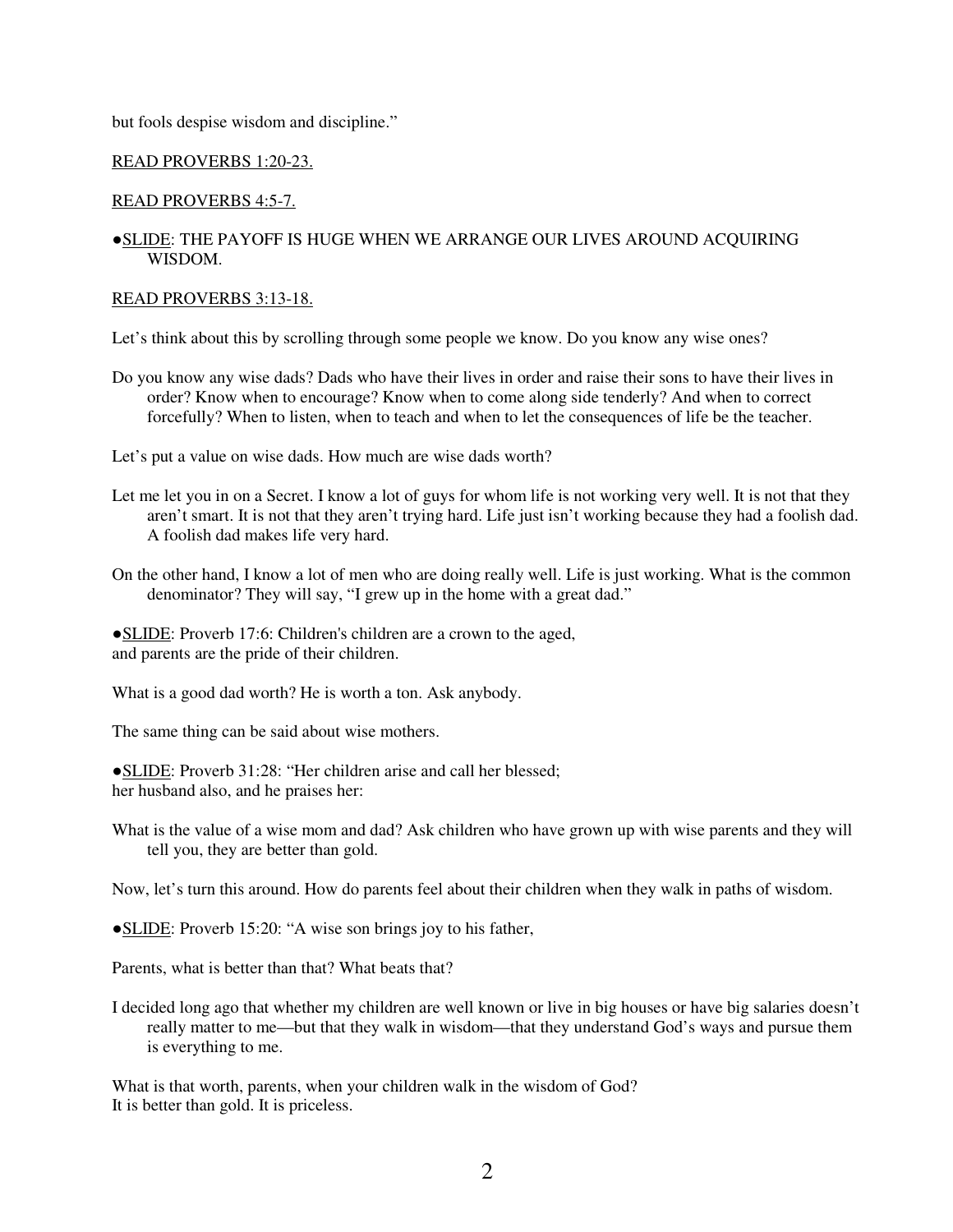Let's switch gears—but press the same point. Do you know any one who works wisely?

●SLIDE: Proverb 22:29: "Do you see a man skilled in his work? He will serve before kings; he will not serve before obscure men

Generally, people who work skillfully and wisely will eventually be esteemed highly and rewarded richly. We all know people who have risen in the market place who did not have the best intellect, or resources or skill but they worked wisely while others all around them fell by the wayside.

"So many of my sales people just act weird." "What does weird mean?' They just self destruct; shoot themselves in the foot. What would you like them to do?

●SLIDE: "If they would just show up on time, call they people they are supposed to call, charge the people they are supposed to charge, treat people they way they are supposed to be treated, admit mistakes when they make them, they could have a nice career, afford to care for their family, plan for retirement and live happily ever after."

What was he saying? "I wish employees in my company would act wisely."

●SLIDE: This is what Proverbs says: the Pay Off Is Huge When We Arrange Our Lives Around Wisdom.

●SLIDE: Whether it is about parenting, marriage, working, finances, treat your body, spiritual life—wisdom pays. Wisdom pays dividends!

Go after wisdom, it is better than gold.

●SLIDE: THE CONSEQUENCES ARE HUGE WHEN WE ARRANGE OUR LIVES AROUND FOOLISHNESS.

●SLIDE: Proverb 4:18-19: "The path of the righteous is like the first gleam of dawn, shining ever brighter till the full light of day. But the way of the wicked is like deep darkness; they do not know what makes them stumble."

This book minces no words on this subject. Proverbs refers to the lack of wisdom as Foolishness. The wise takes this path; but the fool takes this path.

SLIDE: Proverbs often mentions several classes of people who desperately need wisdom: the fool, the simple, and the scorner, the lazy, the wicked.

Unfortunately, we are all born with a case of the follies.

●SLIDE: Proverb 22:15: "Folly is bound up in the heart of a child, but the rod of discipline will drive it far from him."

This has far reaching implications: we are not just born with a blank slate so that we can unbiasly chose the path of foolish or wisdom. We are all born with a bent toward foolishness.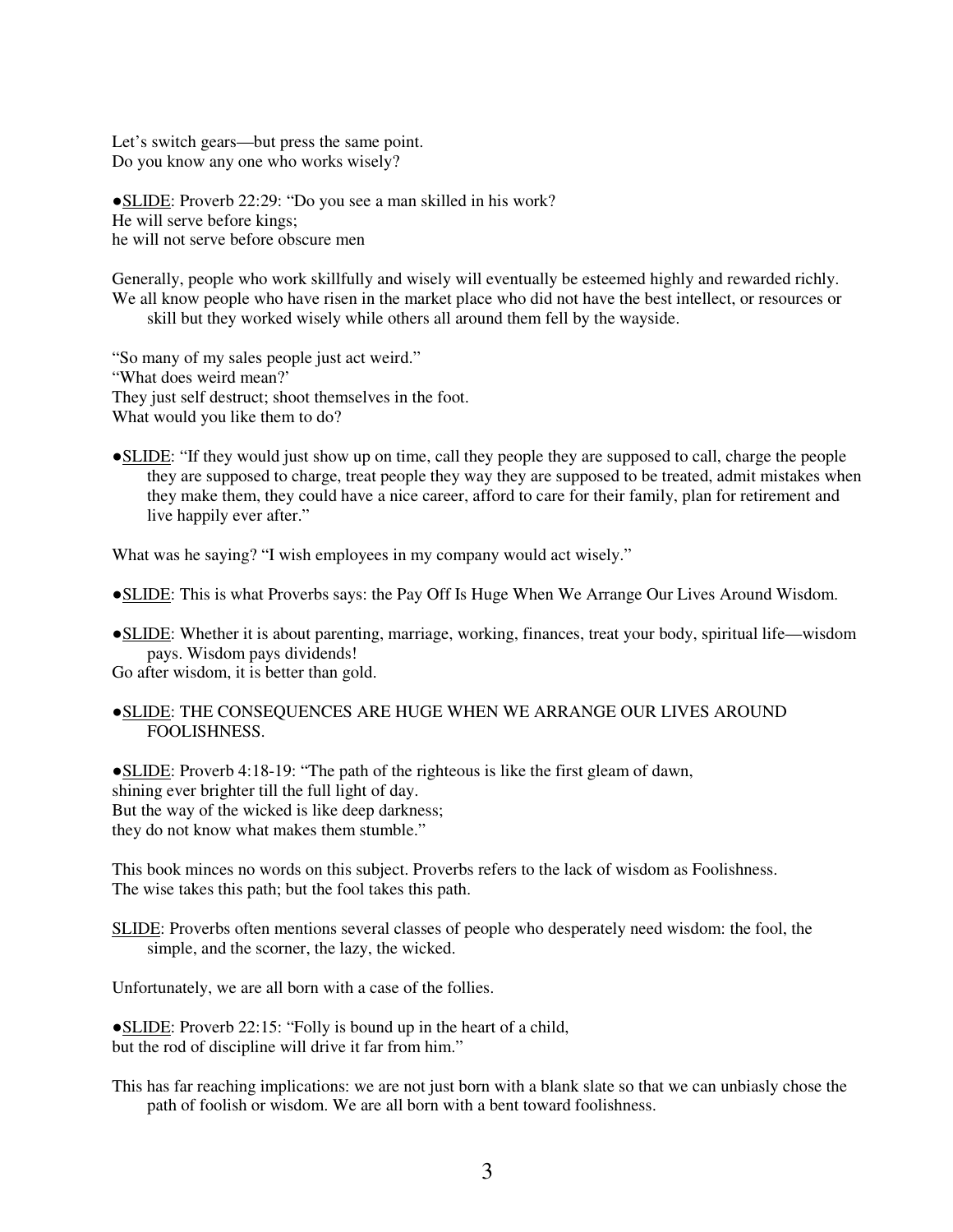This foolishness has to be driven out step-by-step, day-by-day, month-by-month, and the foolishness must be replaced by wisdom, or we are going to be dangerous people.

Think of a baby. All a baby knows to do is act on its impulses—rather foolishly sometimes. Sand box, feels hunger pain, sand for lunch. Satiate hunger impulse. In the back yard, grass for lunch. Impulse, want something, lunge for it. Toy in neighbor's hand, wrestle it away. Childish impulses.

Proverbs says that we have to outgrow gratifying our impulses and build in wise skills. We have to grow out of infant folly and become mature people who discern right and do that.

We see grown adults indulging their sexual impulses and it results in abuse, rape, adultery, stds, aids, impulse gratification = consequences.

See people taking what does not belong to them. Fraud, embezzlement, cheating in school= consequences.

See normal people go through shopping malls, buy, can't afford it. Bills come, consequences.

See people making impulsive commitments they don't keep which wrecks relationships.

We see people saying words they don't mean which ruins trust.

Proverbs says, this is sheer, infant like folly and it is time to grow up and take the path of wisdom.

- Man spitting mad at God for what he considered to be an inordinate amount of pain come into his life. Self pitying saga.
- You saying that your former wife was an evil person, before she turned evil did you treat her well. Were you faithful to her? Or maybe did you do some stupid things that added a little to the demise of the relationship?
- Well, he admitted he'd done a few things stupid.
- You had debt backed up and tax problems with the government because you did not pay. Did you ever let your spending get out of hand? Did you ever spend more than you earned? Did you ever buy anything foolishly or impulsively?

Well, in fact, yes.

- You are frustrated because no one will give you a job. Were you a model employee? If I called your last three employers would they just glow with reports of your work?
- Well, lost his last job because he had lost his temper a few times and had told his boss where to go eternally, not like down the hall.
- Time out. I don't think God has singled you out for special suffering duty. I don't think it is fair to blame God for half the stuff you are blaming Him for.

●SLIDE: Proverb 19:3: "A man's own folly ruins his life, yet his heart rages against the LORD.

It seems to me that you have lived out enough folly that what you are getting in life could have been predicted, Biblically.

My counsel to you is to enroll in the school of wisdom today.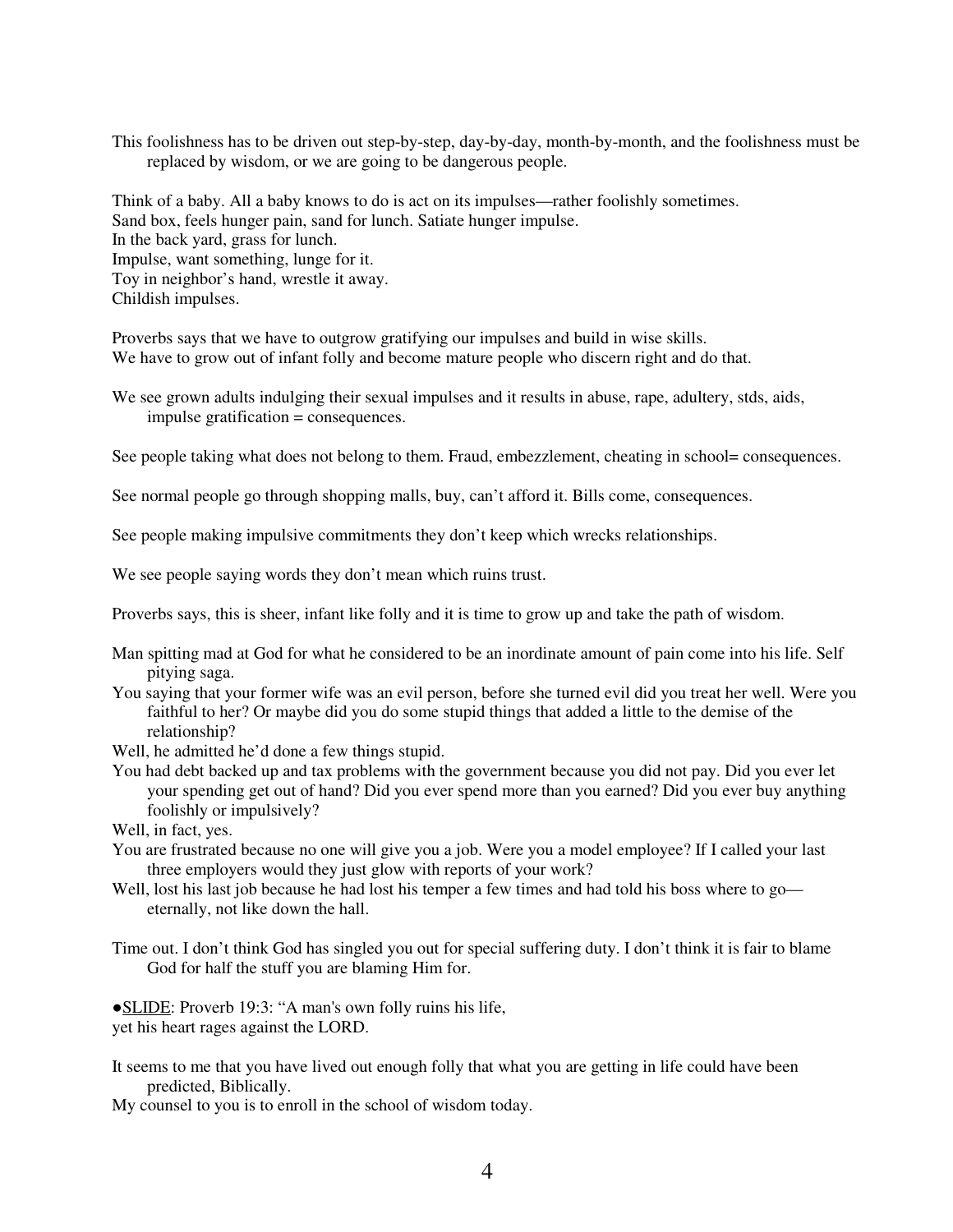Some of you are saying, "It is no accident that I showed up today. I have hurt myself and others enough! I have damaged enough relationships, squandered enough time and energy, shed enough tears, and drifted far enough from God's path to say, 'Enough folly! Enough.'

I have had my fill. I don't want to pay those consequences any more. I am tired of my life not working!"

●SLIDE: If you are there, you are in perfect position. NOW IS THE TIME TO ENROLL IN THE SCHOOL OF WISDOM and start becoming wise.

Let me give you a few ideas on how to enroll.

●SLIDE: 1. Start With The Fact That There Is A Personal God Who Is Head Over Heels In Love With You, And Has Extended To You The Hand Of Forgiveness Through Jesus Christ And Says, "Take My Hand And I Will Make Your Life Work."

OVERHEAD: [leaning curve] Proverb 1:7: learning curve begins here: fear of God.

The personification of wisdom reaches its climax in the Person of Jesus Christ who is the Wisdom of God. He is the key to the universe. He is able to fit the pieces of life together.

 $LXX =$  Septuagint

Logos = the unrevealed wisdom of God = Jesus put on a body—John 1:1-3, 14.

Some say, "Enough folly, I will get on a self-improvement plan and make better choices."

- Friends, you will make about the same choices you made in the past unless you put your hand in the hand of God and get a new power to go a new way.
- Your life is the accumulation of 25 years of folly, but you can make a really good choice right now. Make this one. Fling open the door of your heart to God. This is the only way out of your personal case of the follies.

● SLIDE: 2. Hang Out With Wise People.

Very few of us can run with a bad pack of dogs and not get fleas.

●SLIDE: Proverb 13:20: "He who walks with the wise grows wise, but a companion of fools suffers harm.

Hang around with people on path to wisdom. Not folly.

●SLIDE: 3. Apply Wisdom To Your Life.

Read Proverbs every day.

Truth for living is not abstract truth. It means you have to do something; not just know something.

STORY of financial scarcity. Jessie and hospital bills.

Tempted to do two things Bible calls folly Put living expenses on credit cards for bills we needed. Tempted to stop tithing to make ends meet